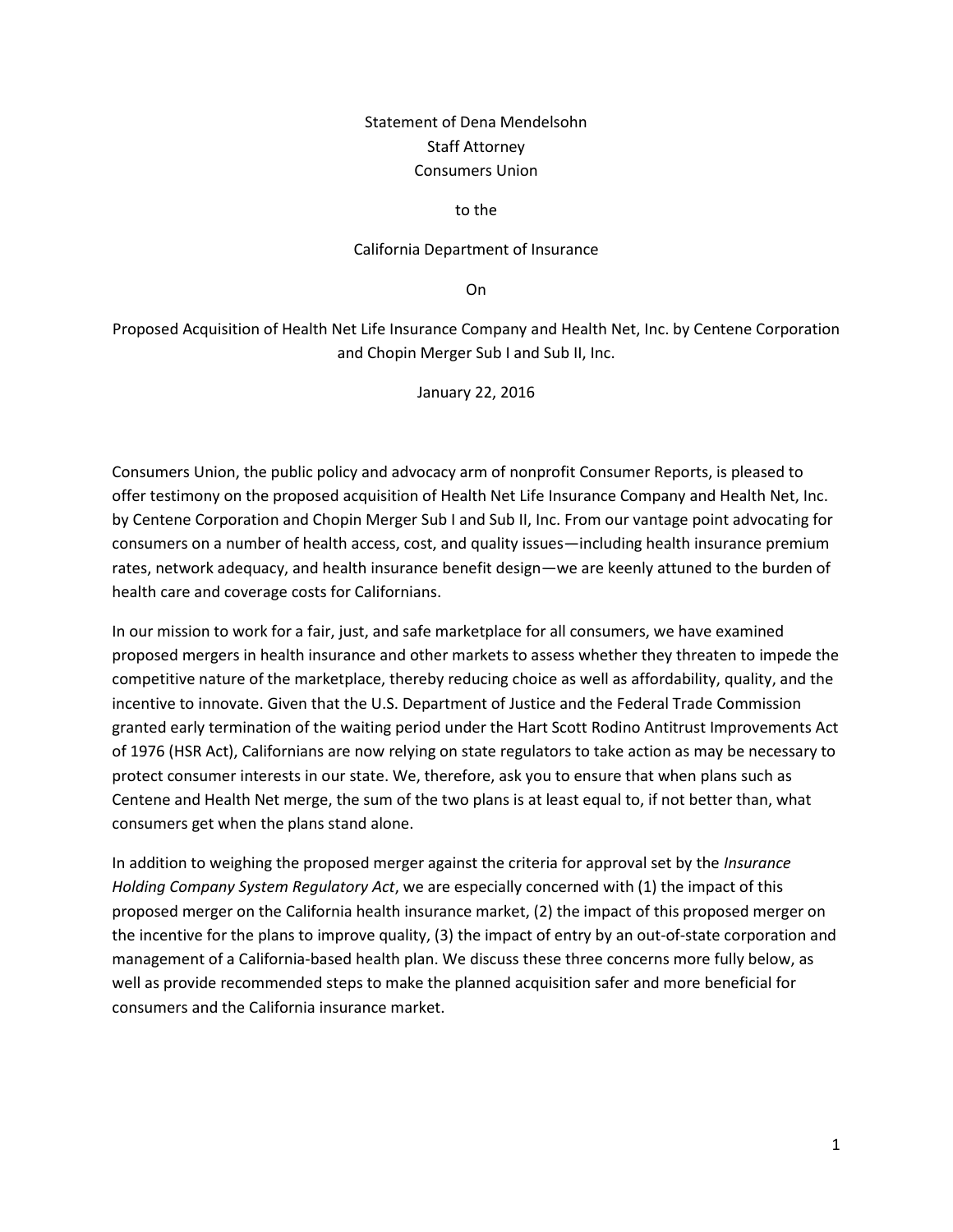## **I. Application of the Insurance Code to review of this proposed merger**

The Department of Insurance (CDI) will review this proposed merger against the rubric of the *Insurance Holding Company System Regulatory Act*. In so doing, we urge the Department to closely evaluate these plans' past conduct and the foreseeable impact of this proposed merger against the following criteria set forth in the Act:

- 1. Whether the purchase, exchange, merger, or other acquisition of control would substantially lessen competition or create a monopoly in California, $<sup>1</sup>$ </sup>
- 2. Whether the financial condition of an acquiring person might jeopardize the financial stability of the insurer, or prejudice the interests of its policyholders, $<sup>2</sup>$ </sup>
- 3. Whether the plans or proposals which the acquiring person has to liquidate the insurer, to sell its assets, or to merge it with any person, or to make any other major change in its business or corporate structure or management, are not fair and reasonable to the policyholders, $3$
- 4. Whether the competence, experience, and integrity of those persons who would control the operation of the insurer indicate that it would not be in the interest of policyholders or the public to permit them to do so. $4$

If any of the above questions is answered in the affirmative, CDI must deny approval of the merger. To earn approval, the plans must be compelled to make the planned acquisition advantageous for consumers and the California insurance market.

## **II. Impact of the Centene-Health Net Merger on the California Health Insurance Market**

Some say that health plan mergers are natural responses to increased concentration in provider markets. It is true that, in our work on health insurance rate review, we do witness a growing chasm between rate increases for northern California versus rate change in southern California, due at least in part to the consolidation of providers in northern California.<sup>5</sup> But in our view, the antidote to provider consolidation is not plan consolidation. Rather, we adopt the view of a leading healthcare antitrust scholar regarding such health plan mergers that, even if a more powerful health plan can force reimbursement rates lower, there is "little incentive [for an insurer] to pass along the savings to its policyholders." Although it might seem plausible that stronger market power will strengthen health plans' negotiating position with providers, it is also likely that having a high concentration of health

 $<sup>1</sup>$  Insurance Code 1215.2(d)(2).</sup>

 $2^{2}$  Insurance Code 1215.2 (d)(3).

 $3$  Insurance Code 1215.2 (d)(4).

 $<sup>4</sup>$  Insurance Code 1215.2 (d)(5).</sup>

<sup>&</sup>lt;sup>5</sup> For the 2016 plan year, for example, Covered California reported that the "weighted average increase for Southern California consumers who stay in their current plan is … 1.8 percent, while for consumers in Northern California it is 7 percent. Consumers in Southern California can save an average of nearly 10 percent by moving to a lower-cost plan in the same metal tier, while consumers in Northern California would potentially be able to limit their rate increase to an average of 1 percent if they did the same." Covered California press release, 27 July 2015, available a[t http://news.coveredca.com/2015/07/covered-california-holds-rate-increases\\_27.html.](http://news.coveredca.com/2015/07/covered-california-holds-rate-increases_27.html)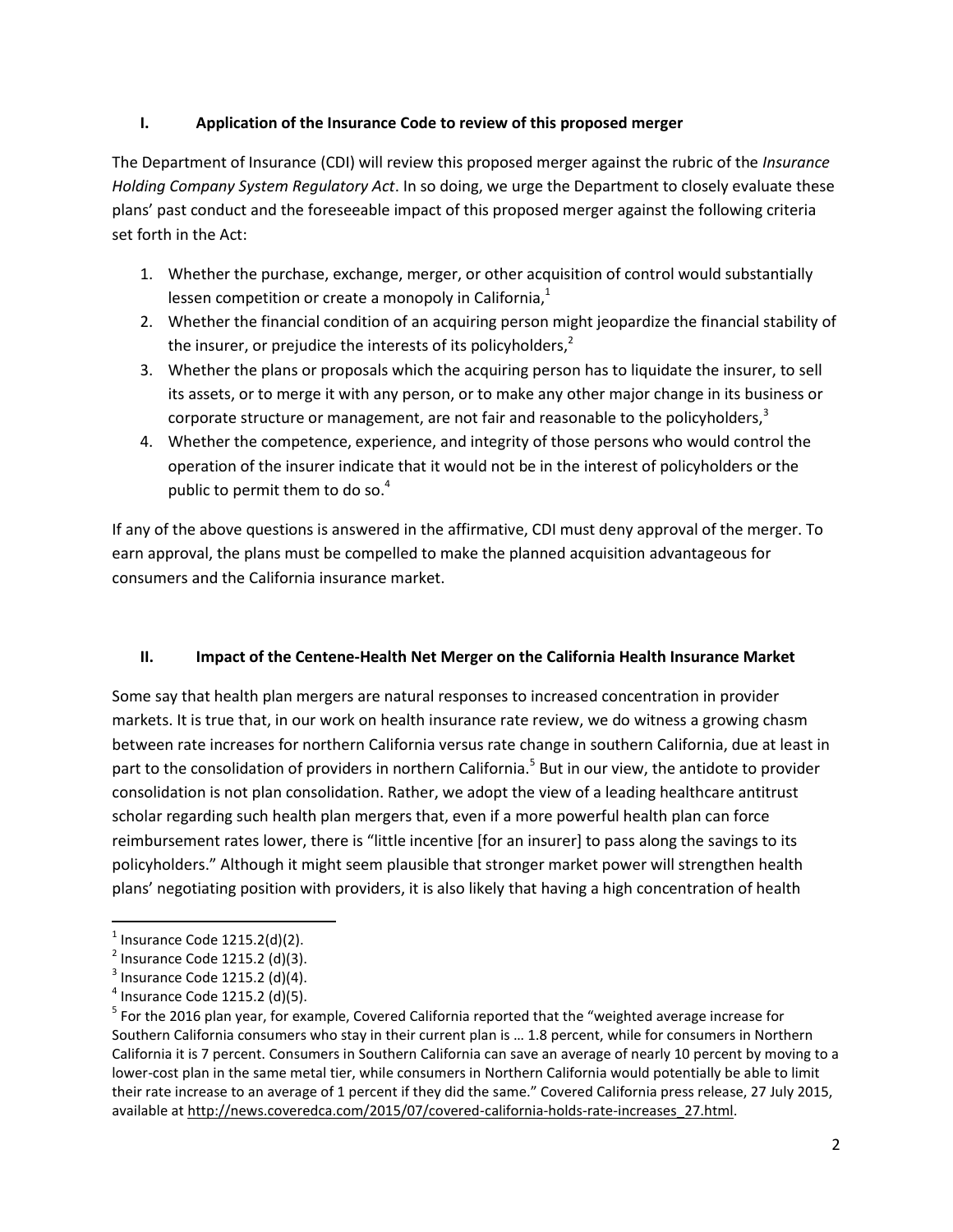insurers, as in other consolidated industries, will result in higher prices for consumers. This theory is borne out by experience. As explained by a health economist at USC's Schaeffer School for Health Policy and Economics, when insurers merge, there's almost always an increase in premiums."<sup>6</sup>

We also have reason to doubt Centene and Health Net assurances that the merger of these two companies would afford efficiencies for the benefit of consumers.<sup>7</sup> The announcement of a proposed merger – including a merger of health plans – is frequently padded with promises of cost-savings to be passed along to consumers. However, research on the subject reveals a dearth of economic studies or other evidence substantiating those kinds of assurances to be borne out in practice. As a leading health antitrust scholar notes, there is "little incentive [for an insurer] to pass along the savings to its policyholders."<sup>8</sup> It may be that plans do achieve savings from combining some aspects of their operations and launching new programs. However, evidence suggests that savings from these programs will be limited to "small pockets of inefficiency."<sup>9</sup> Beyond that, the savings of "more affordable" products could be attributable to lesser quality, reductions in customer service, or excessively narrow provider networks. Consumers need assurances that any cost savings will not be achieved via reductions in the availability or quality of services. Finally, claimed efficiencies through vague "synergies" are often illusory; improvements in quality or service can be achieved just as well without merging.

The California insurance market is also threatened by the possibility that Centene will opt to shrink or remove Health Net's presence from the commercial market in California altogether. In 2015, Health Net offered products in all but three Covered California regions, capturing 18% of statewide enrollment in Covered California (subsidized and non-subsidized).<sup>10</sup> Health Net was also the third largest health plan of all full service commercial HMO enrollees, serving 8% of the California market.<sup>11</sup> Centene, on the other hand, has limited exposure in the commercial market, focusing most heavily in government contracting; it does not operate at all in California's commercial market and appears to have entered the commercial market in other states only after the implementation of the ACA.<sup>12</sup>

<sup>6</sup> Erin Trish, researcher at USC's Schaeffer School for Health Policy and Economics, as quoted by David Lazarus, *As Health Insurers Merge, Consumers' Premiums are Likely to Rise*, 10 July 2015. Available at [http://www.latimes.com/business/la-fi-lazarus-20150710-column.html.](http://www.latimes.com/business/la-fi-lazarus-20150710-column.html)

 $^7$  Testimony of Steve Sell, President and CEO of HealthNet of California and Rone Baldwin, Executive Vice President of Centene, DMHC public meeting conducted December 7, 2015; Written testimony of Steven Sell behalf of Health Net Life Insurance Company and Health Net, Inc., File No. APP-2015-00889, submitted to the Commissioner of Insurance.

<sup>8</sup> Thomas Greaney, *Examining Implications of Health Insurance Mergers*, Health Affairs, 16 July 2015. Available at http://healthaffairs.org/blog/2015/07/16/examining-implications-of-health-insurance-mergers/.

 $^9$  [Mark Pauly,](https://hcmg.wharton.upenn.edu/profile/1518/) an expert in the economics of healthcare at the Wharton School of the University of Pennsylvania. Available at [http://www.ibtimes.com/aetna-humana-merger-major-insurers-seek-programs-improve](http://www.ibtimes.com/aetna-humana-merger-major-insurers-seek-programs-improve-care-reduce-costs-2192875)[care-reduce-costs-2192875](http://www.ibtimes.com/aetna-humana-merger-major-insurers-seek-programs-improve-care-reduce-costs-2192875).

<sup>10</sup> Covered California, *Health Insurance Companies and Plan Rates for 2016 (preliminary rates)*, July 27, 2015 (updated Oct. 29, 2015), at p.31. Available at https://www.coveredca.com/PDFs/7-27-CoveredCA-2016PlanRatesprelim.pdf.

<sup>11</sup> Cattaneo & Stroud, Inc., *Before & After Results of the Proposed California HMO Acquisitions*, 24 August 2015 at pp.1-2.

<sup>12</sup> Avalere Health LLC, *New Market Entrants: Growth and Diversification in U.S. Health Insurance*, September 2015.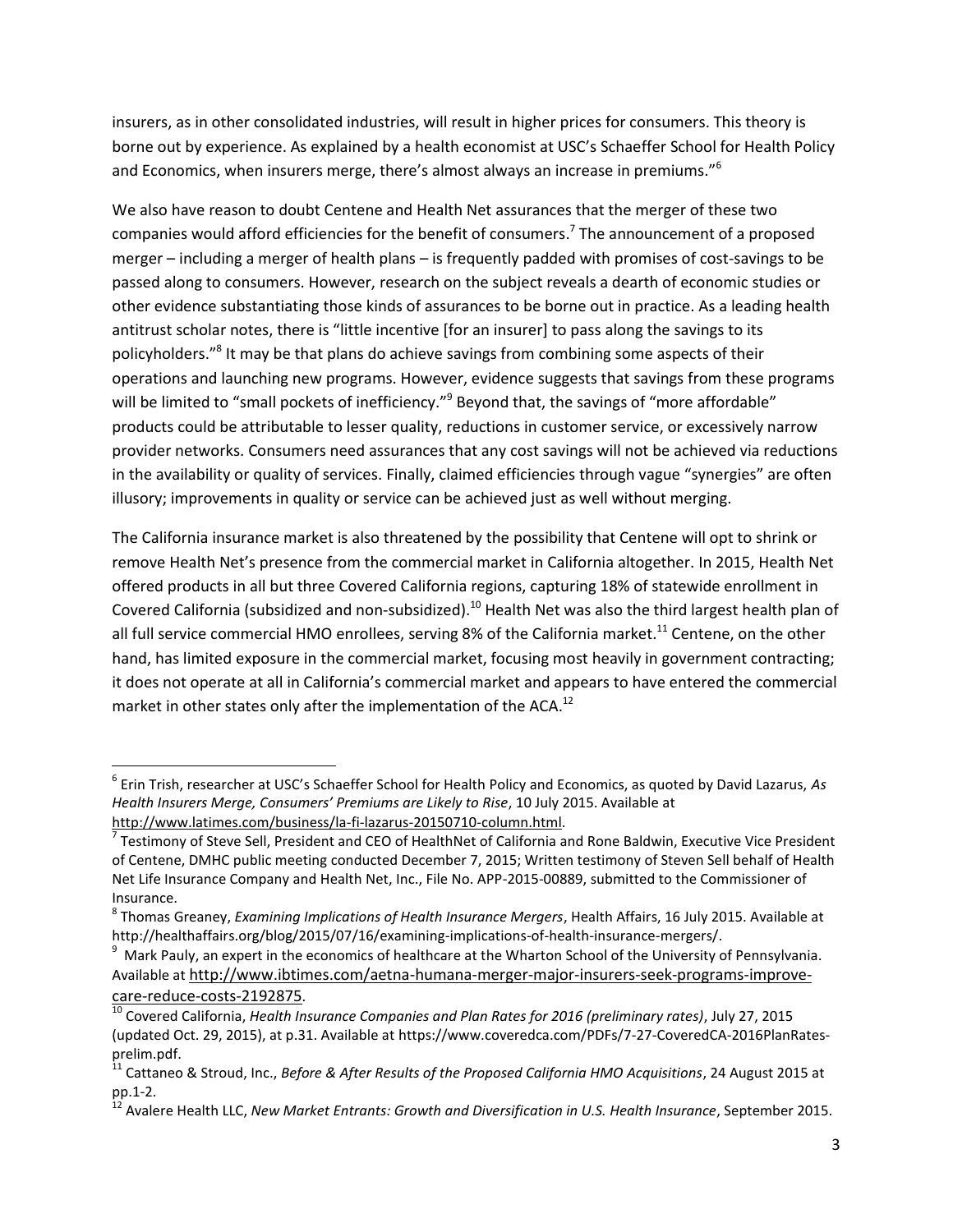Testimony submitted to CDI on behalf of Health Net claims that, "[b]ecause no overlap exists between Centene's and Health Net's respective businesses, the transaction will not result in market concentration."<sup>13</sup> However, as Dr. Richard Scheffler and Dr. Brent Fulton expect to testify at the upcoming hearing, market consolidation should be measured by region, where plans are actually bought and sold.<sup>14</sup> With an emphasis on regional market vigor, discontinuation of Health Net products would significantly increase market concentration, especially in the Southern California rating areas.<sup>15</sup> The possibility of a large player such as Health Net exiting the market altogether is troubling, not only because of the many Californian's who would have to purchase new insurance products, but also because it would result in less competition, with the threat of higher prices and diminished quality of service for consumers.

Both Centene and Health Net executives have made assurances that Health Net's current products will be maintained in the California marketplace.<sup>16</sup> However, Centene has a history of backing out of a health insurance market abruptly: in 2013, Centene discontinued its Kentucky Medicaid product, Kentucky Spirit Health Plan, a year prior to the conclusion of its contract, leaving policyholders scrambling.<sup>17</sup> We therefore urge CDI to obtain contractual assurances of continued presence in both the Medicaid and commercial markets in California in writing with specific remedies in case of breach of the agreement, as a condition for any approval of this merger.

## **III. Impact of Centene-Health Net Merger on Incentive to Improve Quality**

In addition to the specter of the cost of health insurance increasing under a consolidated plan marketplace, Consumers Union is also concerned that greater market power could erode incentives for plans, including the newly merged company, to provide high quality health insurance coverage to its members.

Looking at what we know about current records for both Health Net and Centene gives us reason for concern.

 According to a recently issued report by the California Office of the Patient Advocate, Health Net HMO members on the commercial market conferred on Health Net a single star—the lowest

<sup>&</sup>lt;sup>13</sup> Written testimony of Steven Sell behalf of Health Net Life Insurance Company and Health Net, Inc., File No. APP-2015-00889, submitted to the Commissioner of Insurance.

<sup>&</sup>lt;sup>14</sup> Summary of Expected Testimony of Dr. Richard M. Scheffler and Dr. Brent D. Fulton, prepared by Bruce Hinze. <sup>15</sup> *Id.*

<sup>&</sup>lt;sup>16</sup> DMHC public hearing on the proposed acquisition, December 7, 2015; Written testimony of Steven Sell on behalf of Health Net Life Insurance Company and Health Net, Inc., submitted to the Commissioner of Insurance.

 $17$  Centene was recently found in breach of its contract with the state of Kentucky by the Court of Appeals and the case is pending calculation of damages by the Circuit Court. The Courier-Journal, *Kentucky Spirit Loses Appeal in Medicaid Suit*, available at http://www.courier-journal.com/story/news/local/2015/02/06/kentucky-spirit-losesappeal-medicaid-suit/23000931/.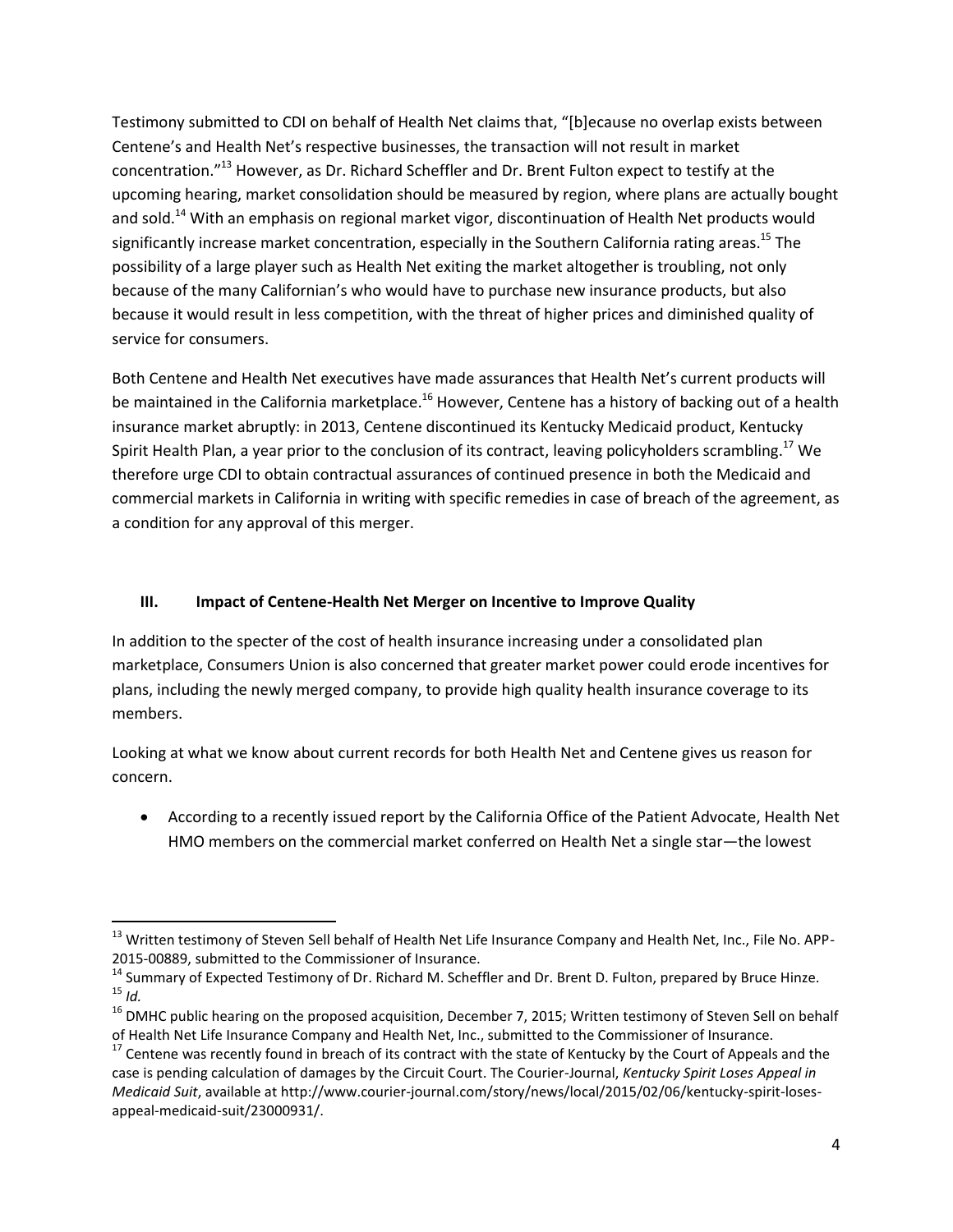score possible—for both categories of "*ease of access to care"* and "*members get answers to questions*." 18,

- The National Committee for Quality Assurance (NCQA) reported that Health Net of California earned the lowest score possible for consumer satisfaction for its Medicaid Managed Care Organization in 2014-2015.<sup>19</sup>
- In 2012, the Department of Insurance brought an enforcement action against Health Net Life Insurance Company for its alleged (1) failure to provide in-network behavioral intervention therapy providers as required by provider network access regulations, (2) denial of treatment in violation of mental health parity by failing to provide access to behavioral intervention therapy providers, and (3) failure to implement reasonable standards for the prompt investigation and processing of claims.<sup>20</sup>
- $\bullet$  In a 2013 Routine Medical Survey, DMHC identified five deficiencies for Health Net.<sup>21</sup> Of those, a year later, Health Net failed to resolve one: "to demonstrate adequate consideration and rectification of enrollee grievances." Indeed, it appears to have taken a full two years after the deficiency was originally identified for Health Net to correct this failure. Obviously, responsiveness to consumer grievances is a key measure for consumers, but it was not prioritized by Health Net.
- DMHC's 2013 Independent Medical Review Results report shows that there were 1.13 independent medical reviews requested for every 10,000 Health Net members—a number that puts Health Net in the dubious position of one of the top in the state for members requesting outside review. For perspective, Health Net's 1.13 is more than double the rate of Kaiser

<sup>&</sup>lt;sup>18</sup> State of California Office of the Patient Advocate, Health Net of California, Inc. 2015-16 Edition Medical Care Ratings, available at http://reportcard.opa.ca.gov/rc/profile.aspx?EntityType=HMO&Entity=HEALTH\_NET. <sup>19</sup> Kaiser Family Foundation Medicaid MCO Quality Rankings available a[t http://kff.org/medicaid/state](http://kff.org/medicaid/state-indicator/medicaid-mco-quality-rankings/)[indicator/medicaid-mco-quality-rankings/.](http://kff.org/medicaid/state-indicator/medicaid-mco-quality-rankings/) Centene is currently unranked because of its nominal share of the California market.

<sup>&</sup>lt;sup>20</sup> Order to Show Cause and Statement of Charges, In the Matter of Health Net Life Insurance Company, File No. OSC-2012-00012. Available at

[http://www20.insurance.ca.gov/cyberdocs/Libraries/DOCS\\_WEB/Common/viewdocdsp.asp?doc=246570&lib=DO](http://www20.insurance.ca.gov/cyberdocs/Libraries/DOCS_WEB/Common/viewdocdsp.asp?doc=246570&lib=DOCS_WEB&version=251170&mimetype=APPLICATION/PDF&file=.pdf&rendition=native) [CS\\_WEB&version=251170&mimetype=APPLICATION/PDF&file=.pdf&rendition=native.](http://www20.insurance.ca.gov/cyberdocs/Libraries/DOCS_WEB/Common/viewdocdsp.asp?doc=246570&lib=DOCS_WEB&version=251170&mimetype=APPLICATION/PDF&file=.pdf&rendition=native) 

<sup>21</sup> The Department of Managed Health Care, *Final Report—Routine Medical Survey of Health Net of California, Inc. A Full Service Plan*, February 2014. Available at

[http://www.dmhc.ca.gov/desktopmodules/dmhc/medsurveys/surveys/300fs022414.pdf.](http://www.dmhc.ca.gov/desktopmodules/dmhc/medsurveys/surveys/300fs022414.pdf) Those deficiencies were: (1) The plan failed to demonstrate adequate consideration and rectification of enrollee grievances; (2) The plan does not consistently and correctly display in all its written responses to grievances the Department's telephone number, the CA Relay service's telephone number, the Plan's telephone number, and the Department's Internet address in 12-point boldface type with the statement required by Section 1368.02(b); (3) The Plan does not consistently follow timeframes indicated in its Evidence of Coverage (EOC) for enrollees to file grievances; (4) Upon receipt of an urgent grievance, the Plan does not consistently, immediately inform the complainant of his/her right to contact the Department regarding the urgent grievance; (5) The Plan does not consistently provide the direct telephone number of the professional who made the denial decision in its commercial denial letters sent to requesting/treating providers.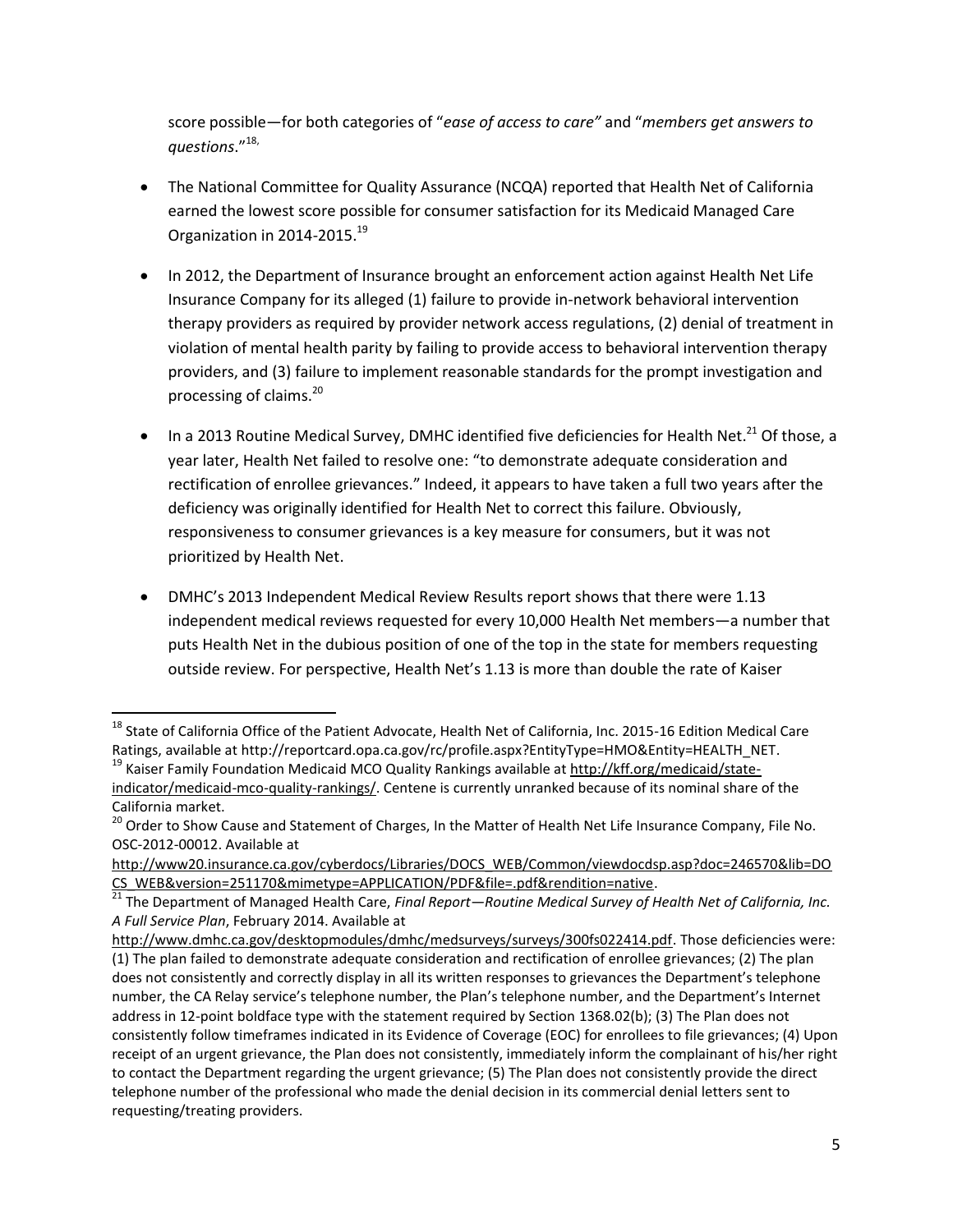Permanente, which has a rate of 0.47 per 10,000 members. Of the cases reviewed for medical necessity, two-thirds were reversed either via judgment by the independent reviewer or by the plan.<sup>22</sup> Of the Emergency Room (ER) reimbursements that underwent independent review, twothirds were reversed there also, many of them by the plan itself. $^{23}$ 

- DMHC fined Health Net in 2014 for its failure to properly secure protected health information.<sup>24</sup>
- Health Net was required to rebate \$2,327,163 to its small group market policyholders, due to its failure to achieve the required medical loss ratio (MLR) in the 2012 plan year,<sup>25</sup> indicating that its premium rates had been excessive.
- A visit to the Better Business Bureau Business Review website reveals a bevy of recent consumer complaints against Ambetter, Centene's health insurance exchange product for the individual market. These complaints include lost documentation, unrecorded premium payments, inadequate provider networks, and customer service hours that are limited to the standard work day (meaning that policyholders that work during the day may be unable to contact Centene during customer service hours). Complaints were spread among the states where Ambetter was offered in 2014 and 2015.

Despite all this, Health Net's individual health insurance rate increases that were not subject to negotiations with Covered California exceeded the median increase in California in four out of the past five years.<sup>26</sup> The sole year in the period where they were below the median was the year the market overall experienced the highest median rate increase by a significant margin.<sup>27</sup>

Outside California, Centene's subsidiary, Sunshine State Health Plan, a Medicaid Managed Care Organization (MCO), also earned a single star in some Florida counties where it operated. Further, Centene's subsidiaries operating Medicaid MCOs in Florida, Georgia, Indiana, Ohio, South Carolina,

 $\overline{a}$ 

<sup>&</sup>lt;sup>22</sup> The breakdown is 28.8% were overturned by IMR and 37.0% were reversed by the plan. California Department of Managed Health Care 2013 Independent Medical review Summary Report. Available at

http://www.dmhc.ca.gov/Portals/0/FileAComplaint/DMHCDecisionsAndReports/AnnualComplaintAndIMRDecision s/2013.pdf.

<sup>&</sup>lt;sup>23</sup> The breakdown is 11.1% were overturned by IMR and 55.6% were reversed by the plan. California Department of Managed Health Care 2013 Independent Medical review Summary Report. Available at

http://www.dmhc.ca.gov/Portals/0/FileAComplaint/DMHCDecisionsAndReports/AnnualComplaintAndIMRDecision s/2013.pdf.

<sup>24</sup> The Department of Managed Health Care, *2014 Annual Report*, at 14. Available at

http://dmhc.ca.gov/Portals/0/FileAComplaint/DMHCDecisionsAndReports/AnnualComplaintAndIMRDecisions/201 4.pdf.

 $25$  Issuers Owing Rebates for 2012, CMS website, data as of August 1, 2013. Available at

[https://www.cms.gov/CCIIO/Resources/Data-Resources/Downloads/2012-health-insurers-owing-rebates-08-01-](https://www.cms.gov/CCIIO/Resources/Data-Resources/Downloads/2012-health-insurers-owing-rebates-08-01-2013.pdf) [2013.pdf.](https://www.cms.gov/CCIIO/Resources/Data-Resources/Downloads/2012-health-insurers-owing-rebates-08-01-2013.pdf)

 $\frac{26}{6}$  We do note, however, that its rate increases for products sold on the state Exchange, which underwent negotiations with Covered California, came in more favorably than for many other plans.

<sup>27</sup> California Health Care Foundation, *Individual Health Insurance Premium Growth in California*, available at [http://www.chcf.org/publications/2015/11/individual-premiums-growth-california.](http://www.chcf.org/publications/2015/11/individual-premiums-growth-california)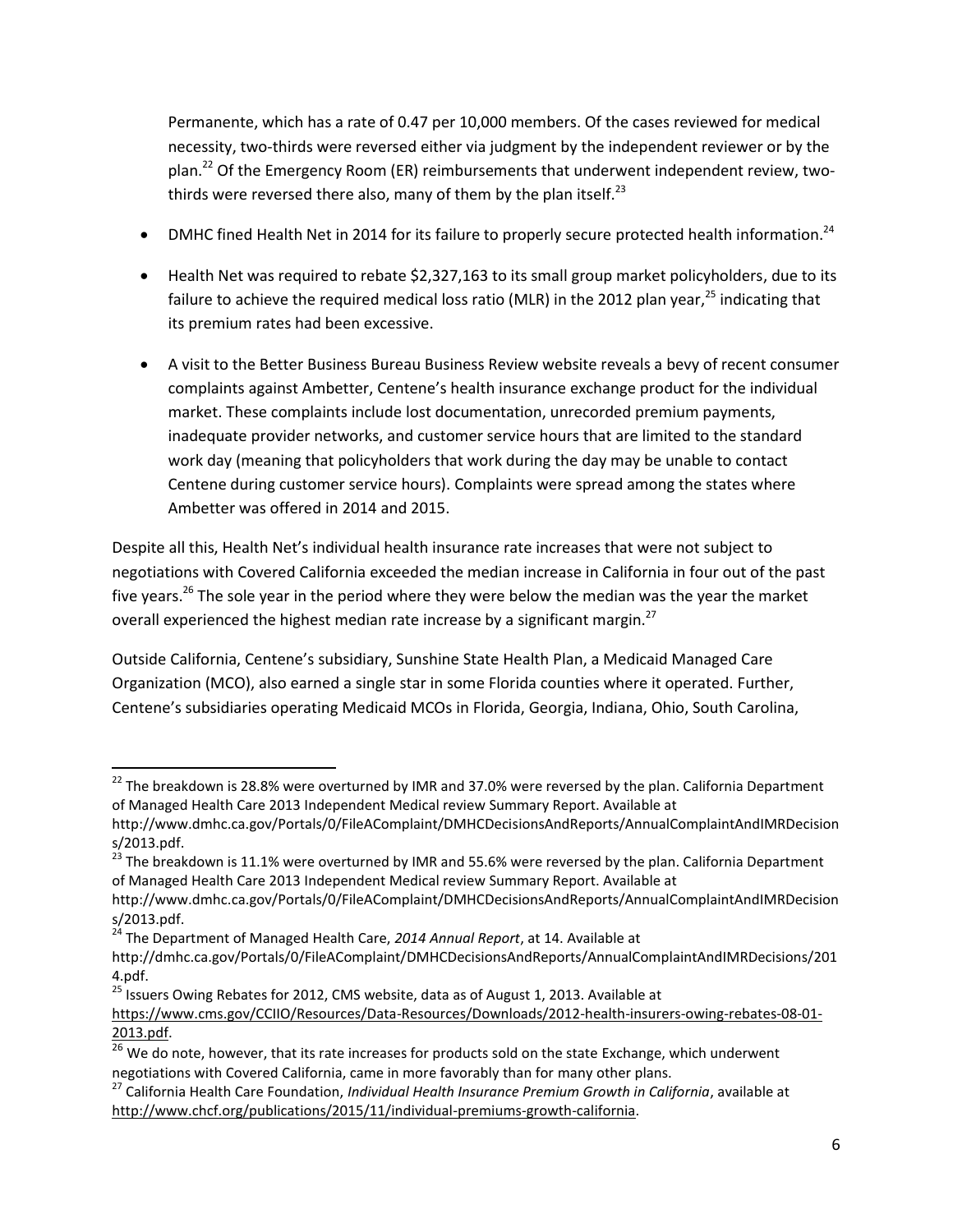Texas, Washington, and Wisconsin each earned at or below average scores for consumer satisfaction.<sup>28</sup> Health plans are more than a financial conduit between consumers and providers; they also have a direct relationship with consumers, such as by coordinating care and providing resources. Clearly, consumers' experience with a merged Health Net-Centene entity must be improved.

Finally, in his written testimony to the Commissioner of Insurance, and in testimony before the DMHC on December 7, 2015, Health Net President and CEO Steven Sell claimed the proposed merger of the two plans would enable Health Net to innovate and transform Health Net into a leader in the transformation of health care in the country.<sup>29</sup> However, as one leading expert recently testified before the Senate Committee on the Judiciary, "there is no research showing that larger insurers are likelier to innovate."<sup>30</sup> One innovation Mr. Sell frequently cited was value-based products. It is unclear, however, how innovation would improve post-merger. Further, there is no evidence that an insurance merger is required to carry out such initiatives. While we support the transition from volume-based care to patient-oriented value-based delivery, health plans must be held accountable for assurances such as these.

We urge that CDI, as a condition for any approval of this merger, obtain contractual obligations that raise the bar for quality for both plans. This may include improved ease of enrollment, $^{31}$  more consumer-friendly benefits and coverage design,<sup>32</sup> and enhanced grievance processes so policyholders can have issues resolved before escalating to the Independent Medical Review stage.

# **IV. Impact of Entry by an Out-of-State Corporation and Management of a California-based Health Plan**

While Health Net has a longstanding presence in California, Centene has operated on only a very limited basis here, for a relatively short period of time, and outside the commercial market. Given this, it is unlikely that Centene is familiar with the intricacies of California legal requirements, the state's

 $\overline{\phantom{a}}$ <sup>28</sup> See http://kff.org/medicaid/state-indicator/medicaid-mco-quality-rankings/ for notes and sources. Centene's subsidiary operating a Medicaid MCO in South Carolina, Absolute Total Care, achieved a score of four out of five and the subsidiaries in Illinois, Kansas, Louisiana, Massachusetts, Mississippi, and Missouri are not yet scored by NCQA.

<sup>&</sup>lt;sup>29</sup> Testimony of Steve Sell, President and CEO of HealthNet of California, DMHC public meeting conducted December 7, 2015; Written testimony of Steven Sell behalf of Health Net Life Insurance Company and Health Net, Inc., File No. APP-2015-00889, submitted to the Commissioner of Insurance.

<sup>&</sup>lt;sup>30</sup> Testimony of Leemore S. Dafny, PhD., Before the Senate Committee on the Judiciary Subcommittee on Antitrust, Competition Policy, and Consumer Rights on "Health Insurance Industry Consolidation: What Do We Know From the Past, Is It Relevant in Light of the ACA, and What Should We Ask?," 22 September 2015. Available at [http://www.judiciary.senate.gov/imo/media/doc/09-22-15%20Dafny%20Testimony%20Updated.pdf.](http://www.judiciary.senate.gov/imo/media/doc/09-22-15%20Dafny%20Testimony%20Updated.pdf)

<sup>&</sup>lt;sup>31</sup> In 2014, the most frequent complaint by consumers was in Health Net's enrollment process. The Department of Managed Health Care, *2014 Annual Report*, "2014 Complaint Results by Category and Health Plan."

<sup>&</sup>lt;sup>32</sup> In 2013, the most frequent complaint by consumers was in Health Net's benefits and coverage. The Department of Managed Health Care, *2013 Annual Report*, "2014 Complaint Results by Category and Health Plan." Available at http://dmhc.ca.gov/Portals/0/FileAComplaint/DMHCDecisionsAndReports/AnnualComplaintAndIMRDecisions/201 3.pdf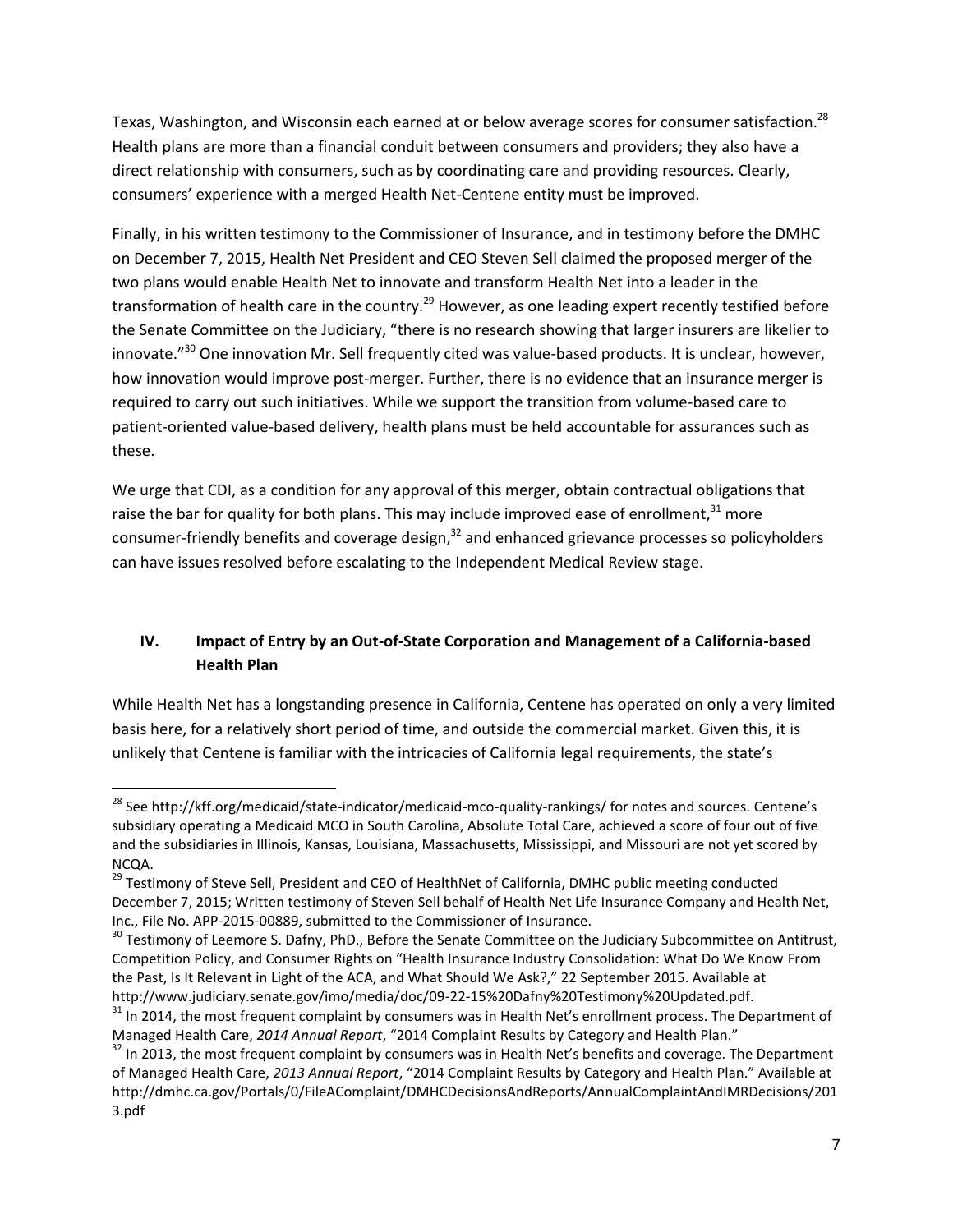extensive consumer protections, and the unique regulatory framework of having two regulators as well as an active purchaser Exchange. In both the materials submitted to the Commissioner of Insurance and the DMHC public meeting held December  $7<sup>th</sup>$ , executives for both plans insisted that Centene would maintain local management in California. We urge CDI to hold Centene to this promise and to require, as a condition for any approval, that "local management" be comprised of high level executives with prior experiences of considerable depth in California insurance regulations and operations. In addition, not only should management be local, but it should also prioritize practices that put consumers first.

## **V. Recommended steps to protect the interest of consumers should the merger be approved**

In order for approval of this merger to be in the public interest, consumers need to be assured that the newly combined Centene-Health Net corporation will lift up consumer interests and improve their lot on access, affordability, and quality—rather than leaving consumers carrying the weight of this deal. We therefore recommend CDI pursue the following assurances from Health Net and Centene as a condition for any approval.

- Health insurance rates: The merged company should agree to not moving forward with premium rate increases in any market segment that CDI or DMHC deem unjustified or that contain inaccurate or incomplete information. California's rate filing law, with broad transparency and detailed information breakout requirements, is more extensive than in other states, and quite different from the government contract environment to which Centene is accustomed. Given the risk that the bigger merged company could increase premiums, it should agree to providing even greater detail, publicly available, to aid CDI and DMHC in especially close rate review, particularly for the first years after the merger. Moreover, it should agree that Covered California, CDI, and DMHC may calculate any proposed increase rate based on Health Net rates for the 2016 plan year. Centene must not be permitted to finalize proposed premium rate increases deemed unreasonable or unjustified by the Department and instead should confer with regulators until a reasonable and justified rate is set. This should apply to all lines of business subject to rate review at the time the rate is filed.
- Quality improvement and cost containment initiatives: Existing state law requires that each plan's rate filing include "any cost containment and quality improvement efforts since the last filing for the same category of health benefits plan. To the extent possible, the plan shall describe any significant new health care cost containment and quality improvement efforts and provide an estimate of potential savings together with an estimated cost or savings for the projection period."<sup>33</sup> Unfortunately, that requirement is often honored more in the breach than the observance. In fact, in commenting on Health Net's rate filing justification for 2015, Consumers Union noted that "[t]he Health Net filing lacks even minimal narrative on the subject

 $\overline{\phantom{a}}$  $33$  Health and Safety Code Section 1385.03(c)(3).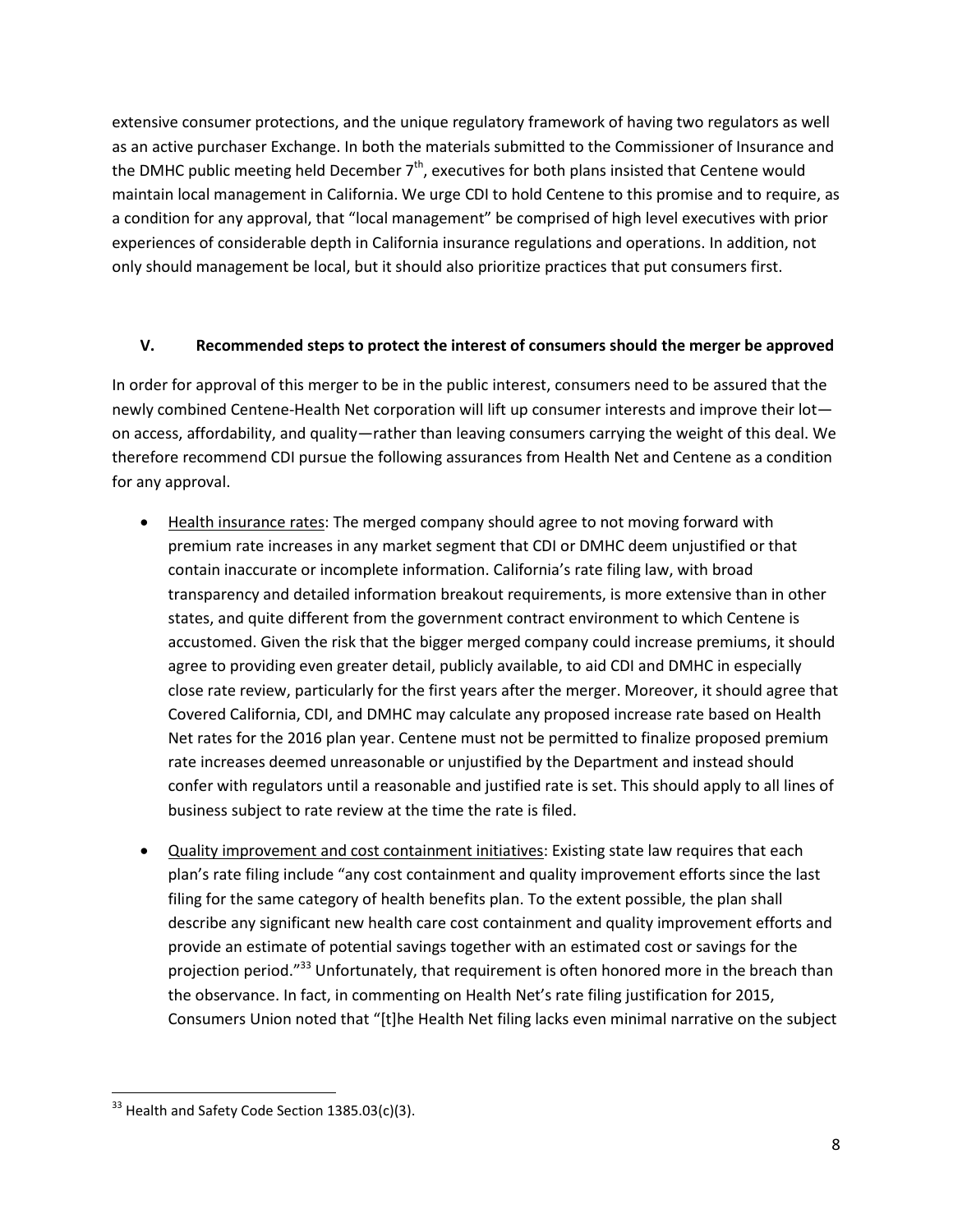and the data they provide is scant yet paints an unsettling picture.<sup>"34</sup> Therefore, we urge assurances that Centene will reinvest a meaningful portion of profits in quality improvement and cost containment initiatives and provide clear explanations and documentation of those investments, dollar breakdowns, estimated savings, and descriptions of how each directly benefits policyholders. As noted above, we recommend that any filing by Centene in the first years after the proposed merger refer back to the Health Net products for 2016 as its basis for comparison and build on or differentiate its quality/cost efforts from those of Health Net.

- Improving quality and consumer satisfaction ratings: Achieving above average quality ratings as measured by NCQA, Covered California, the Right Care Initiative, the Office of Patient Advocate Quality Report Card, and the Medi-Cal Managed Care Health Care Options Consumer Guide, by no later than the performance measurement period ending December 31, 2017.
- Improving provider directory: Making available to consumers, policyholders and nonpolicyholders, an accurate provider directory that is easily accessible and regularly updated. The issue of provider directory inaccuracies is a serious one and likely to be exacerbated by a merged company combining IT systems.
- Maintaining presence in the commercial market at least commensurate with Health Net's current participation: The aim of this suggested protection is to ensure that competition remains vigorous, on and off the state Exchange, in the number and variety of insurance products offered.
- Adequate, dedicated staffing in California: We urge that high-level staff for the newly merged company— Medical Director, Customer Service, and Legal Compliance personnel—be located in California and be comprised of individuals with a depth of expertise in our state in order to acclimate and immerse the newly merged company into the regulatory and consumer protection environment in California.
- Dedicated staffing for transition issues: Whether due to network shifts, information technology glitches or other operational issues, mergers inevitably have bumps in the road which will affect Health Net's and the newly merged company's customers. Consumers Union recommends that CDI require dedicated, increased staffing—in California and anywhere else trouble spots in the company may arise affect consumers in California—such as personnel to craft provider directories, provide customer service, and to ensure that protected health information is continuously secured through the transition and thereafter.

l

<sup>&</sup>lt;sup>34</sup> Consumers Union comments on the Health Net rate filing justification, available at http://wpso.dmhc.ca.gov/ratereview/Detail.aspx?lrh=k2flWv6xeIQ%24.